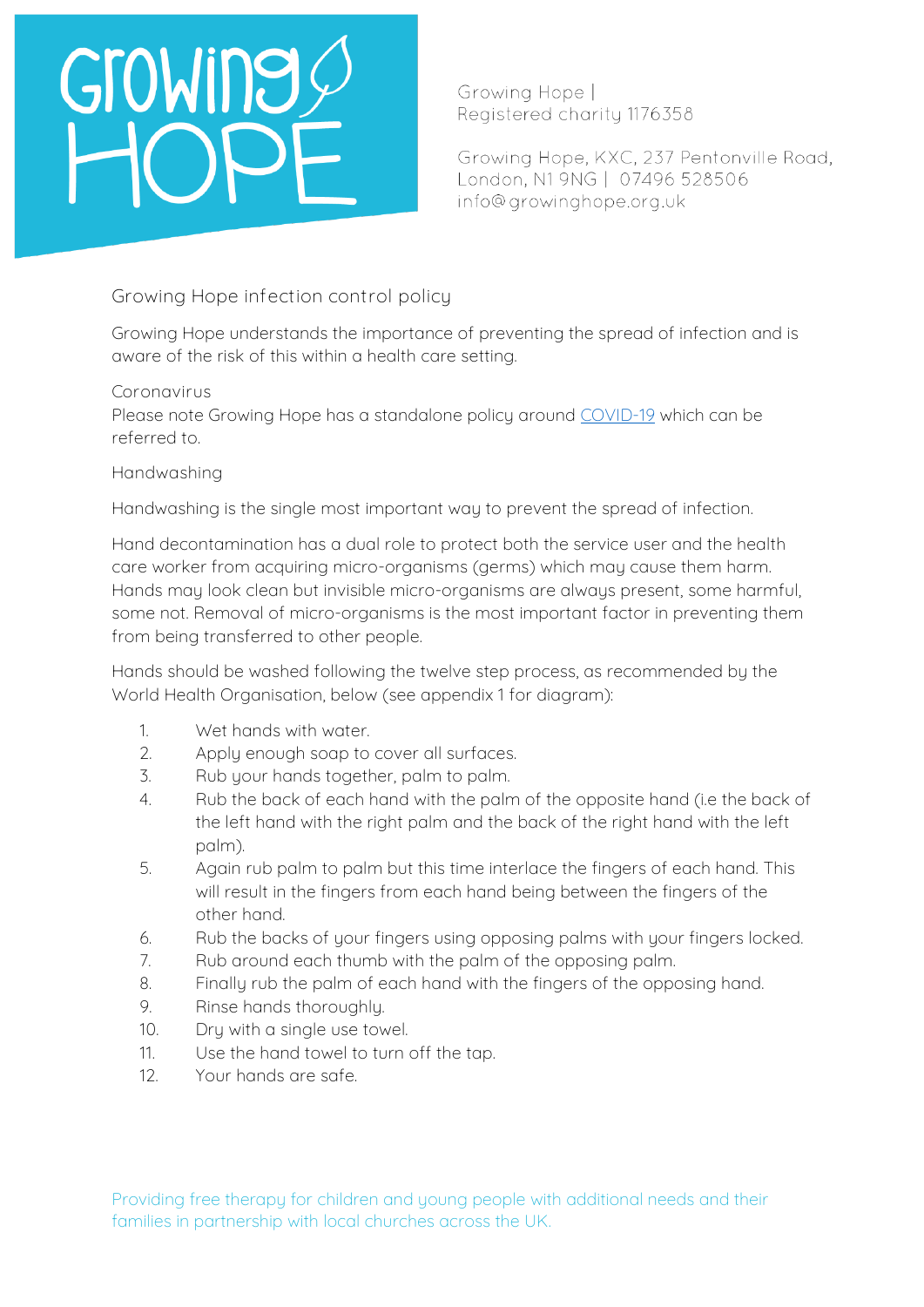### Growine

Growing Hope I Registered charity 1176358

Growing Hope, KXC, 237 Pentonville Road, London, N1 9NG | 07496 528506 info@growinghope.org.uk

**General infection control guidelines:**

-Anyone with vomiting and or diarrhoea must not be present within the clinic for 48hrs following the period of sickness.

-Staff and volunteers should wash their hands before and after seeing each child and family.

-All toys and play mats must be wiped with a clinical disinfectant wipe following a session or assessment.

-Any soft furnishings or fabric equipment must be washed in a washing machine if soiled and if not at least twice a year.

-Once a year a deep clean should be undertaken of all toys and equipment in order to ensure a thorough clean. This should be undertaken using clinical grade disinfectant.

- All uniform must be washed after 72 hours of use. Growing Hope will order dungarees or an appropriate plain top of the therapists choice with the Growing Hope logo embroidered on it. This will be charged to the local charity and should be worn by Growing Hope therapists when working in clinic. This both means that Growing Hope's name is clearly shown and also enables therapists to have practical clothing which they can wash regularly for infection control purposes.

**Roles and responsibilities**

-Both employees and volunteers are responsible for ensuring a high standard of hygiene in terms of hand washing and disinfecting toys and play mats.

-The local clinic's Lead Therapist and Clinic Manager has responsibility for the clinic running budget and the ordering of new clinical disinfectant wipes, disinfectant soap and other such materials.

-Growing Hope Umbrella organisation has responsibility for ensuring that each lead therapist is aware of this policy and has a copy which they can refer to.

-The lead therapist and clinic manager has a responsibility for organising and ensuring the annual deep clean is carried out.

Providing free therapy for children and young people with additional needs and their families in partnership with local churches across the UK.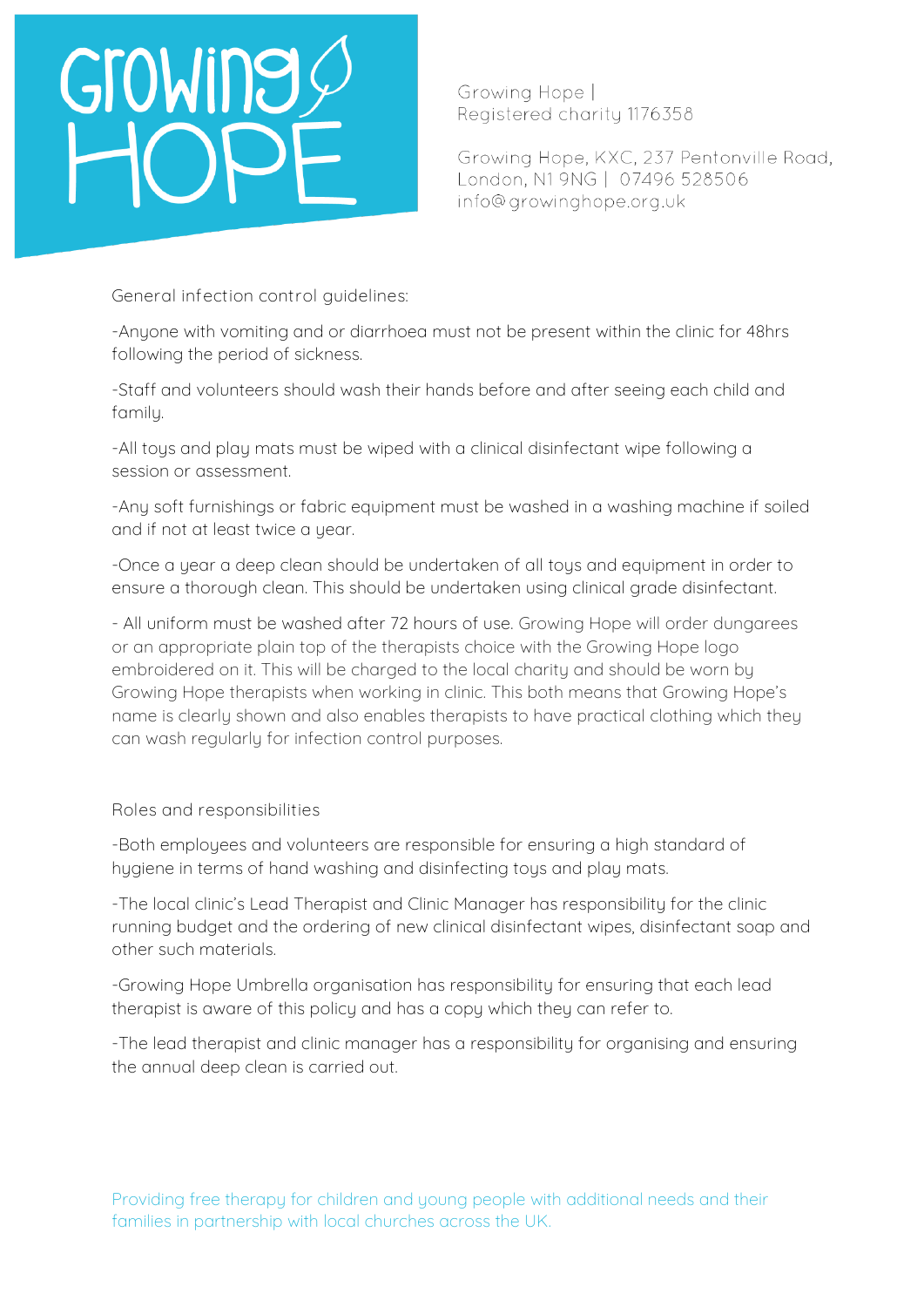

Growing Hope | Registered charity 1176358

Growing Hope, KXC, 237 Pentonville Road, London, N1 9NG | 07496 528506 info@growinghope.org.uk

**Blood and bodily fluid**

In the event of blood or bodily fluid being spilt this must be cleaned with appropriate cleaning materials and with the member of Growing Hope staff wearing appropriate protective clothing (e.g. gloves). Any cleaning cloths and protective clothing should be disposed of carefully.

Date updated: **November 2021**

This policy should be read alongside other Growing Hope policies.